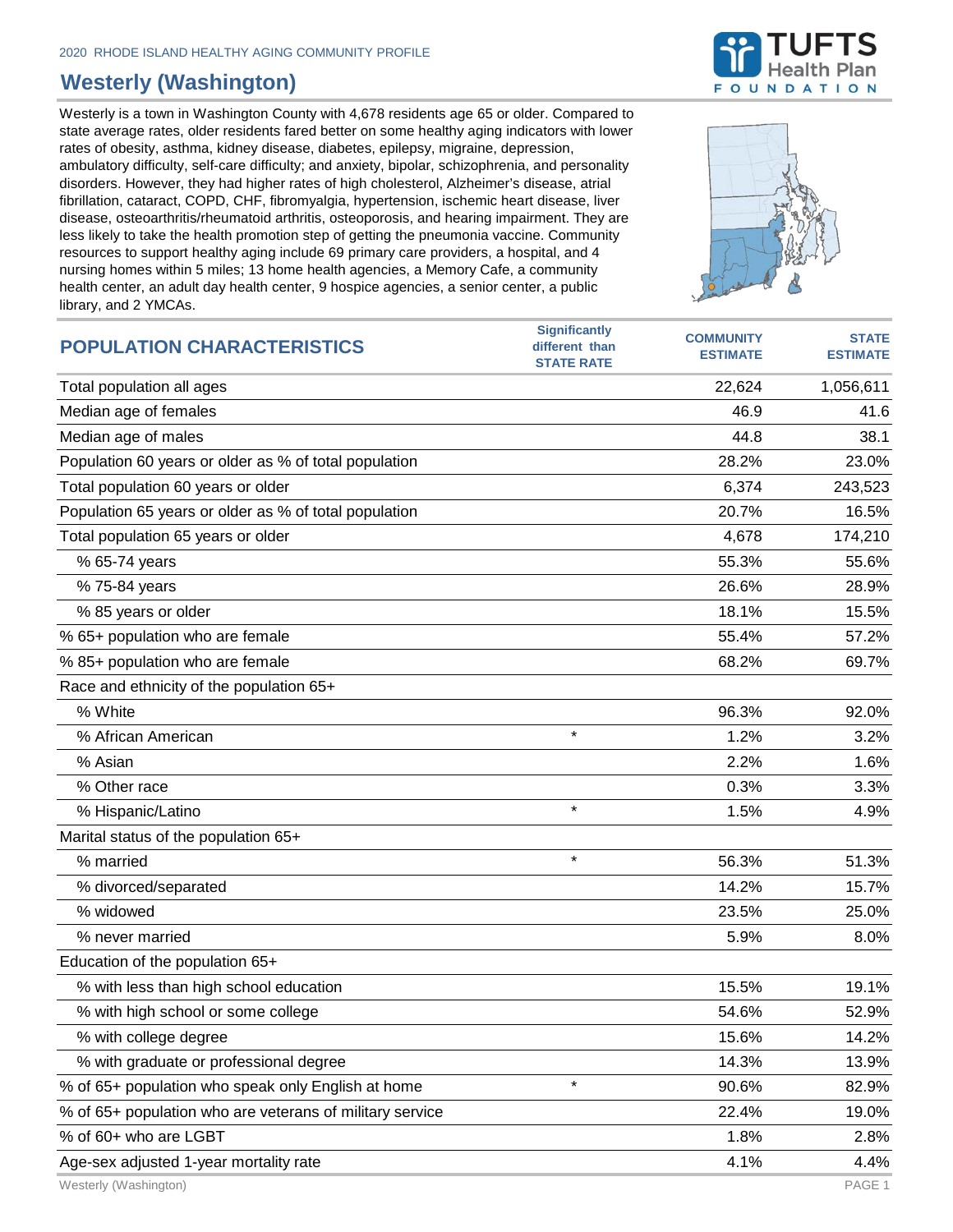| <b>HEALTHY AGING INDICATORS</b>                              | <b>BETTER / WORSE</b><br><b>STATE RATE</b> | <b>COMMUNITY</b><br><b>ESTIMATE</b> | <b>STATE</b><br><b>ESTIMATE</b> |
|--------------------------------------------------------------|--------------------------------------------|-------------------------------------|---------------------------------|
| <b>WELLNESS</b>                                              |                                            |                                     |                                 |
| % 60+ getting the recommended hours of sleep                 |                                            | 63.5%                               | 63.0%                           |
| % 60+ doing any physical activity within last month          |                                            | 73.6%                               | 71.0%                           |
| % 60+ met CDC guidelines for muscle-strengthening activity   |                                            | 29.4%                               | 25.0%                           |
| % 60+ met CDC guidelines for aerobic physical activity       |                                            | 58.7%                               | 54.3%                           |
| % 60+ with fair or poor health status                        |                                            | 16.3%                               | 19.5%                           |
| % 60+ with 15+ physically unhealthy days in last month       |                                            | 14.2%                               | 14.5%                           |
| <b>FALLS</b>                                                 |                                            |                                     |                                 |
| % 60+ who fell within last year                              |                                            | 28.9%                               | 26.3%                           |
| % 60+ who were injured in a fall within last year            |                                            | 9.1%                                | 10.3%                           |
| % 65+ had hip fracture                                       |                                            | 3.7%                                | 3.4%                            |
| <b>PREVENTION</b>                                            |                                            |                                     |                                 |
| % 60+ with physical exam/check-up in last year               |                                            | 90.6%                               | 93.0%                           |
| % 60+ flu shot in last year                                  |                                            | 58.3%                               | 60.6%                           |
| % 60+ with pneumonia vaccine                                 | W                                          | 57.5%                               | 67.7%                           |
| % 60+ with shingles vaccine                                  |                                            | 33.2%                               | 35.3%                           |
| % 60+ women with a mammogram within last 2 years             |                                            | 82.1%                               | 82.0%                           |
| % 60+ with colorectal cancer screening                       |                                            | 77.9%                               | 77.8%                           |
| % 60+ with HIV test                                          |                                            | 13.3%                               | 15.8%                           |
| % 60+ met CDC preventive health screening goals              |                                            | 40.7%                               | 39.2%                           |
| <b>NUTRITION &amp; DIET</b>                                  |                                            |                                     |                                 |
| % 60+ with 5 or more servings of fruit or vegetables per day |                                            | 19.8%                               | 18.1%                           |
| % 65+ with poor supermarket access                           |                                            | 27.9%                               | 23.6%                           |
| % 60+ stressed about buying food in last month               |                                            | 8.9%                                | 13.2%                           |
| % 60+ self-reported obese                                    |                                            | 28.3%                               | 26.8%                           |
| % 65+ clinically diagnosed obesity                           | В                                          | 26.0%                               | 29.3%                           |
| % 65+ with high cholesterol                                  | W                                          | 82.4%                               | 79.1%                           |
| % 60+ with cholesterol screening                             |                                            | 97.9%                               | 96.9%                           |
| <b>ORAL HEALTH</b>                                           |                                            |                                     |                                 |
| % 60+ with dental insurance                                  |                                            | 56.4%                               | 56.3%                           |
| % 60+ with annual dental exam                                |                                            | 80.0%                               | 75.9%                           |
| # of dentists per 100,000 persons (all ages)                 |                                            | 101.5                               | 64.7                            |
| % 60+ with loss of 6 or more teeth                           |                                            | 27.7%                               | 29.6%                           |
| <b>CHRONIC DISEASE</b>                                       |                                            |                                     |                                 |
| % 65+ with Alzheimer's disease or related dementias          | W                                          | 17.3%                               | 13.1%                           |
| % 65+ with anemia                                            |                                            | 51.7%                               | 50.0%                           |
| % 65+ with asthma                                            | B                                          | 10.8%                               | 14.9%                           |
| % 65+ with atrial fibrillation                               | W                                          | 17.9%                               | 15.0%                           |
| % 65+ with autism spectrum disorder                          |                                            | N/A                                 | 0.04%                           |
| % 65+ with benign prostatic hyperplasia (men)                |                                            | 45.3%                               | 42.2%                           |
| % 65+ with breast cancer (women)                             |                                            | 12.0%                               | 11.1%                           |
| % 65+ with cataract                                          | W                                          | 73.1%                               | 67.5%                           |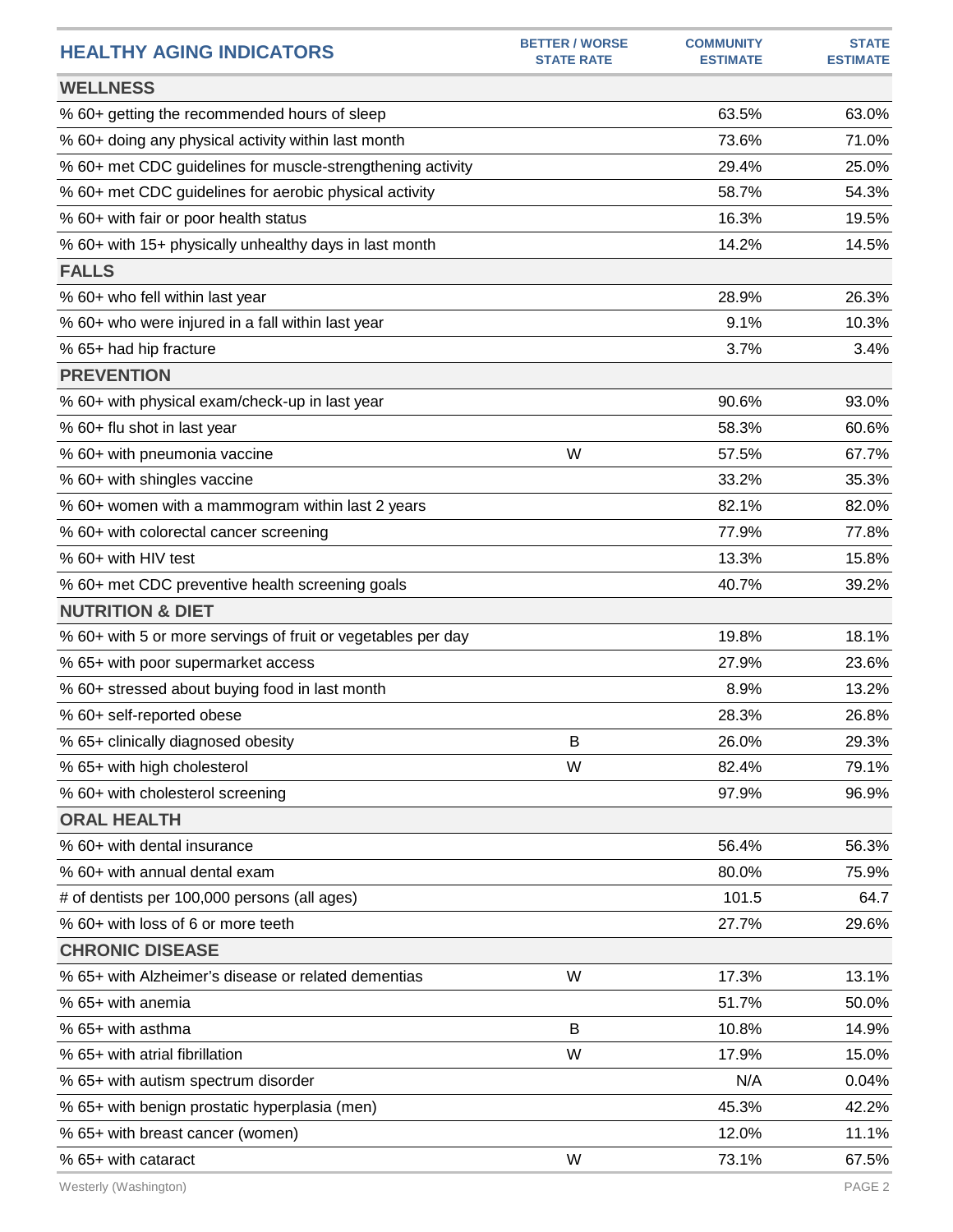| <b>HEALTHY AGING INDICATORS</b>                         | <b>BETTER / WORSE</b><br><b>STATE RATE</b> | <b>COMMUNITY</b><br><b>ESTIMATE</b> | <b>STATE</b><br><b>ESTIMATE</b> |
|---------------------------------------------------------|--------------------------------------------|-------------------------------------|---------------------------------|
| % 65+ with chronic kidney disease                       | B                                          | 27.9%                               | 30.7%                           |
| % 65+ with chronic obstructive pulmonary disease        | W                                          | 28.8%                               | 22.9%                           |
| % 65+ with colon cancer                                 |                                            | 2.9%                                | 2.7%                            |
| % 65+ with congestive heart failure                     | W                                          | 26.5%                               | 21.6%                           |
| % 65+ with diabetes                                     | B                                          | 31.6%                               | 34.7%                           |
| % 65+ with endometrial cancer (women)                   |                                            | 1.8%                                | 1.9%                            |
| % 65+ with epilepsy                                     | B                                          | 2.3%                                | 2.9%                            |
| % 65+ with fibromyalgia, chronic pain and fatigue       | W                                          | 29.0%                               | 25.4%                           |
| % 65+ with glaucoma                                     |                                            | 25.2%                               | 27.0%                           |
| % 65+ ever had a heart attack                           |                                            | 5.1%                                | 5.8%                            |
| % 65+ with HIV/AIDS                                     |                                            | 0.06%                               | 0.12%                           |
| % 65+ with hypertension                                 | W                                          | 81.4%                               | 78.0%                           |
| % 65+ with hypothyroidism                               |                                            | 23.6%                               | 22.4%                           |
| % 65+ with ischemic heart disease                       | W                                          | 46.7%                               | 41.8%                           |
| % 65+ with leukemias and lymphomas                      |                                            | 3.4%                                | 2.7%                            |
| % 65+ with liver disease                                | W                                          | 11.4%                               | 9.9%                            |
| % 65+ with lung cancer                                  |                                            | 2.2%                                | 2.1%                            |
| % 65+ with migraine and other chronic headache          | B                                          | 4.8%                                | 6.1%                            |
| % 65+ with osteoarthritis or rheumatoid arthritis       | W                                          | 61.4%                               | 56.2%                           |
| % 65+ with osteoporosis                                 | W                                          | 26.1%                               | 19.6%                           |
| % 65+ with peripheral vascular disease                  |                                            | 25.4%                               | 25.6%                           |
| % 65+ with pressure ulcer or chronic ulcer              |                                            | 9.0%                                | 8.1%                            |
| % 65+ with prostate cancer (men)                        |                                            | 14.1%                               | 13.4%                           |
| % 65+ with stroke                                       |                                            | 12.8%                               | 11.9%                           |
| % 65+ with traumatic brain injury                       |                                            | 0.8%                                | 1.0%                            |
| % 65+ with 4+ (out of 15) chronic conditions            | W                                          | 67.2%                               | 63.8%                           |
| % 65+ with 0 chronic conditions                         | W                                          | 4.9%                                | 7.0%                            |
| <b>BEHAVIORAL HEALTH</b>                                |                                            |                                     |                                 |
| # opioid deaths (all ages)                              |                                            | 29                                  | 1,654                           |
| % 65+ with opioid use disorder                          |                                            | 2.1%                                | 1.9%                            |
| % 65+ with substance use disorder                       |                                            | 6.1%                                | 7.0%                            |
| % 60+ who used marijuana in last month                  |                                            | N/A                                 | 3.4%                            |
| % 60+ excessive drinking                                |                                            | 7.9%                                | 9.3%                            |
| % 65+ with tobacco use disorder                         |                                            | 9.8%                                | 10.8%                           |
| % 60+ current smokers                                   |                                            | 8.5%                                | 8.7%                            |
| % 60+ ever used E-Cigarettes in last month              |                                            | 5.6%                                | 5.8%                            |
| <b>MENTAL HEALTH</b>                                    |                                            |                                     |                                 |
| % 60+ who reported receiving adequate emotional support |                                            | 77.7%                               | 79.7%                           |
| % 60+ who reported being satisfied with life            |                                            | 96.9%                               | 95.3%                           |
| % 60+ with 15+ days poor mental health in last month    |                                            | 6.2%                                | 7.4%                            |
| % 65+ with depression                                   | B                                          | 28.4%                               | 32.9%                           |
| % 65+ with anxiety disorder                             | В                                          | 24.6%                               | 29.8%                           |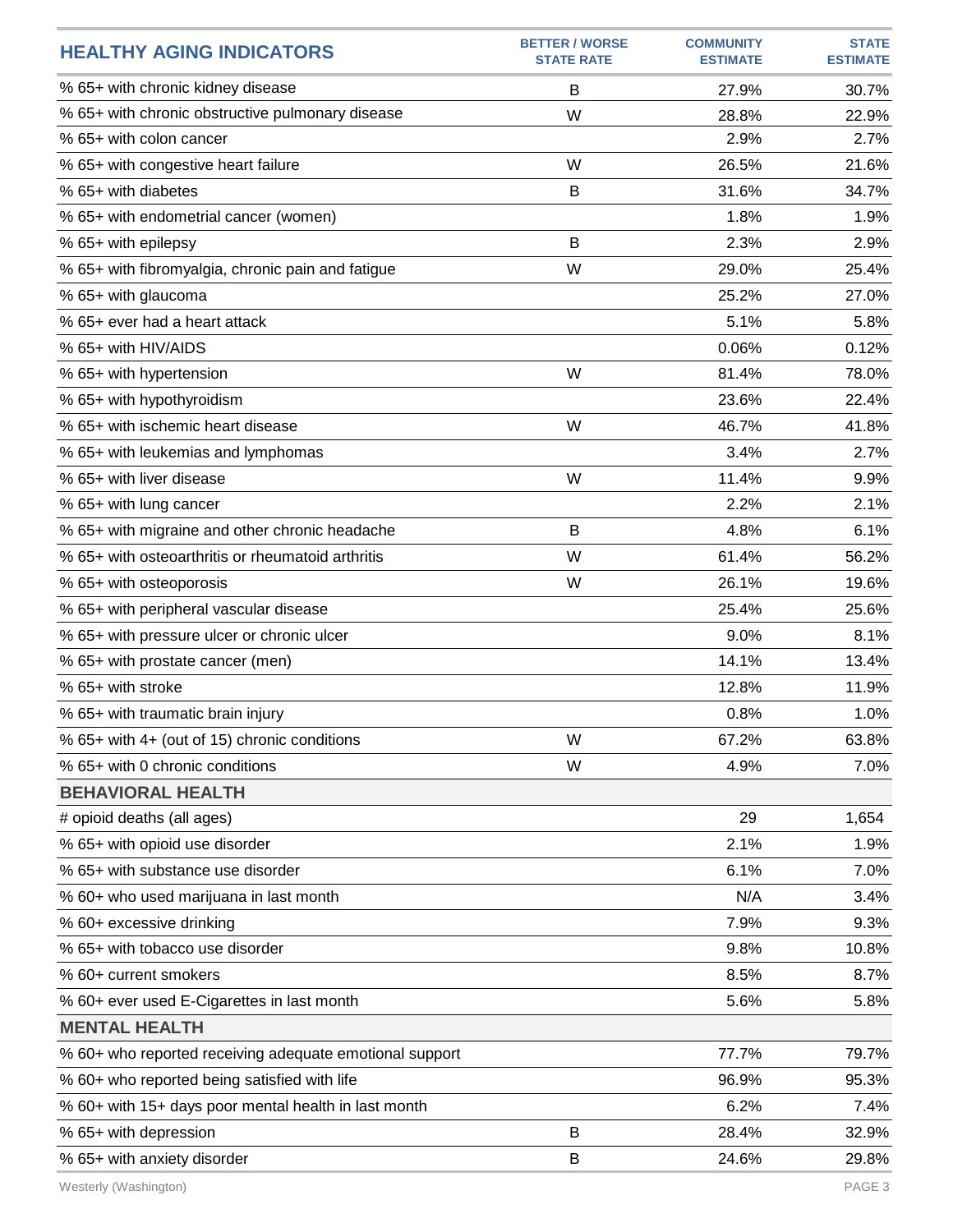| <b>HEALTHY AGING INDICATORS</b>                                  | <b>BETTER / WORSE</b><br><b>STATE RATE</b> | <b>COMMUNITY</b><br><b>ESTIMATE</b> | <b>STATE</b><br><b>ESTIMATE</b> |
|------------------------------------------------------------------|--------------------------------------------|-------------------------------------|---------------------------------|
| % 65+ with bipolar disorder                                      | B                                          | 2.6%                                | 4.1%                            |
| % 65+ with post-traumatic stress disorder                        |                                            | 1.3%                                | 1.7%                            |
| % 65+ with schizophrenia & other psychotic disorder              | B                                          | 2.7%                                | 3.8%                            |
| % 65+ with personality disorder                                  | B                                          | 1.4%                                | 2.8%                            |
| <b>LIVING WITH DISABILITY</b>                                    |                                            |                                     |                                 |
| % 65+ with self-reported hearing difficulty                      |                                            | 13.8%                               | 13.9%                           |
| % 65+ with clinical diagnosis of deafness or hearing impairment  | W                                          | 20.6%                               | 16.4%                           |
| % 65+ with self-reported vision difficulty                       |                                            | 4.2%                                | 5.5%                            |
| % 65+ with clinical diagnosis of blindness or visual impairment  |                                            | 0.8%                                | 1.1%                            |
| % 65+ with self-reported cognition difficulty                    |                                            | 6.3%                                | 8.2%                            |
| % 65+ with self-reported ambulatory difficulty                   | B                                          | 15.9%                               | 21.0%                           |
| % 65+ with clinical diagnosis of mobility impairment             |                                            | 3.5%                                | 3.8%                            |
| % 65+ with self-reported self-care difficulty                    | B                                          | 3.9%                                | 8.0%                            |
| % 65+ with self-reported independent living difficulty           |                                            | 11.8%                               | 14.3%                           |
| <b>CAREGIVING</b>                                                |                                            |                                     |                                 |
| # of Alzheimer's disease specific support groups                 |                                            | 0                                   | 16                              |
| # of Memory Cafes                                                |                                            | 1                                   | 10                              |
| % of 60+ who provide care to a family/friend in last month       |                                            | 20.5%                               | 22.5%                           |
| % of grandparents raising grandchildren                          |                                            | 1.1%                                | 1.0%                            |
| % of grandparents who live with grandchildren                    |                                            | 3.5%                                | 3.2%                            |
| <b>ACCESS TO CARE</b>                                            |                                            |                                     |                                 |
| % 65+ dually eligible for Medicare and Medicaid                  | $\star$                                    | 7.4%                                | 13.8%                           |
| % 65+ Medicare managed care enrollees                            | $\star$                                    | 31.1%                               | 43.8%                           |
| % 60+ with a regular doctor                                      |                                            | 95.8%                               | 96.7%                           |
| % 60+ who did not see a doctor when needed due to cost           |                                            | 7.1%                                | 5.4%                            |
| # of primary care providers within 5 miles                       |                                            | 69                                  | 1,605                           |
| # of hospitals within 5 miles                                    |                                            | 1                                   | 13                              |
| # of home health agencies                                        |                                            | 13                                  | 23                              |
| # of nursing homes within 5 miles                                |                                            | 4                                   | 80                              |
| # of community health centers                                    |                                            | 1                                   | 43                              |
| # of adult day health centers                                    |                                            | 1                                   | 31                              |
| # of hospice agencies                                            |                                            | 9                                   | 18                              |
| <b>SERVICE UTILIZATION</b>                                       |                                            |                                     |                                 |
| # physician visits per year                                      | $\star$                                    | 9.4                                 | 8.4                             |
| # emergency room visits/1000 persons 65+ years annually          |                                            | 615.8                               | 620.6                           |
| # Part D monthly prescription fills per person annually          | $\star$                                    | 50.6                                | 52.2                            |
| # home health visits annually                                    | $\star$                                    | 2.7                                 | 3.5                             |
| # durable medical equipment claims annually                      |                                            | 1.6                                 | 1.7                             |
| # inpatient hospital stays/1000 persons 65+ years annually       |                                            | 256.9                               | 286.5                           |
| % Medicare inpatient hospital readmissions (as % of admissions)  |                                            | 16.3%                               | 17.4%                           |
| # skilled nursing facility stays/1000 persons 65+ years annually |                                            | 88.7                                | 98.8                            |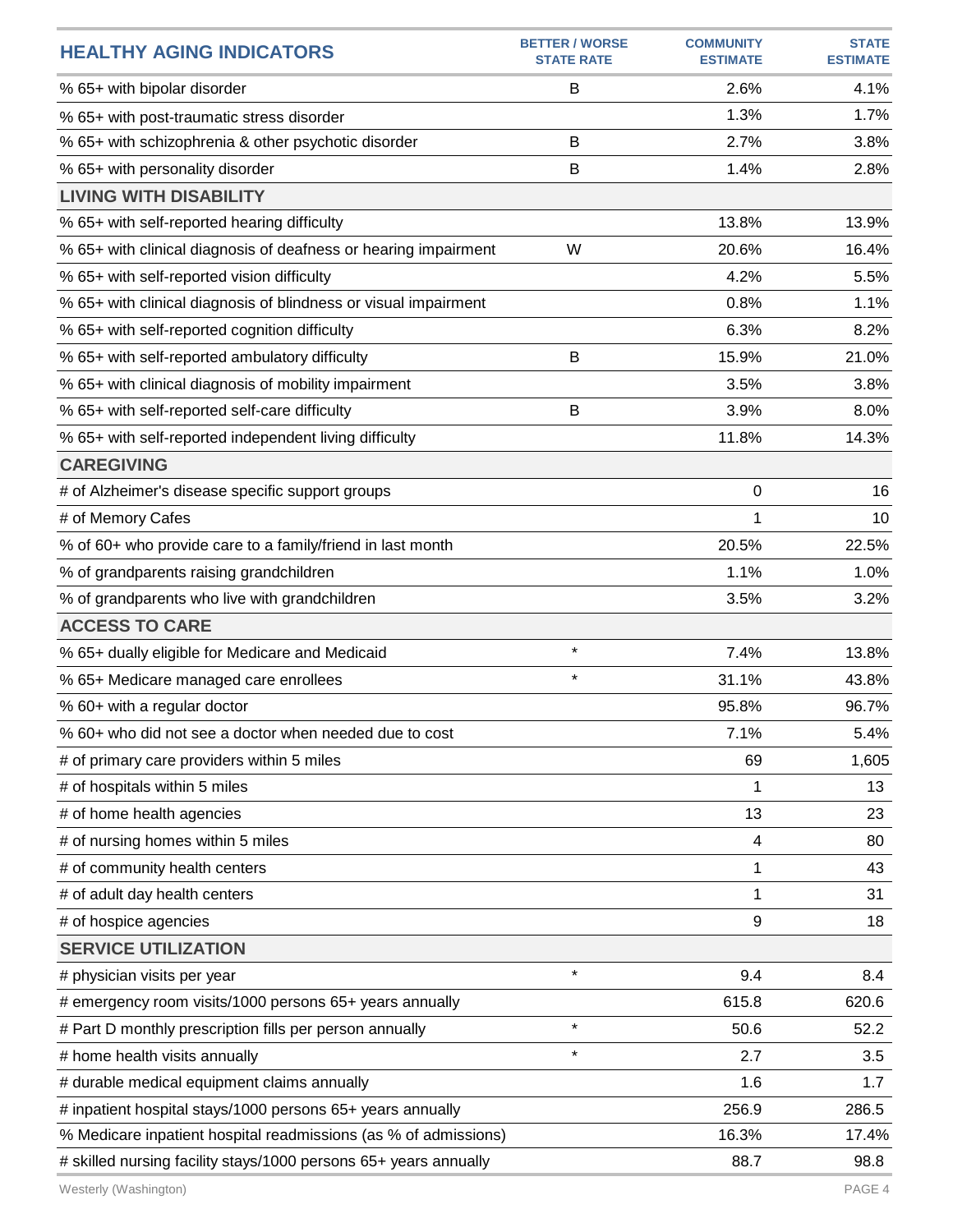| <b>HEALTHY AGING INDICATORS</b>                               | <b>BETTER / WORSE</b><br><b>STATE RATE</b> | <b>COMMUNITY</b><br><b>ESTIMATE</b> | <b>STATE</b><br><b>ESTIMATE</b> |
|---------------------------------------------------------------|--------------------------------------------|-------------------------------------|---------------------------------|
| # skilled nursing home Medicare beds/1000 persons 65+ years   |                                            | 56.1                                | 47.1                            |
| % 65+ getting Medicaid long term services and supports        | $\star$                                    | 3.1%                                | 4.2%                            |
| % 65+ hospice users                                           |                                            | 3.1%                                | 3.5%                            |
| % 65+ hospice users as % of decedents                         |                                            | 54.2%                               | 53.0%                           |
| Median hospice days per hospice user (65+, deceased)          |                                            | 9.0                                 | 11.0                            |
| Median hospice payment (Medicare + other) per hospice user    |                                            | \$3,360.87                          | \$3,870.97                      |
| <b>COMMUNITY</b>                                              |                                            |                                     |                                 |
| Air pollution: annual # of unhealthy days for 65+ (county)    |                                            | 5                                   | N/A                             |
| Age-friendly efforts in community                             |                                            | Not yet                             | Yes                             |
| # of senior centers                                           |                                            | 1                                   | 32                              |
| # of universities and community colleges                      |                                            | 0                                   | 19                              |
| # of public libraries                                         |                                            | 1                                   | 71                              |
| # of YMCAs                                                    |                                            | 2                                   | 15                              |
| % in county with access to broadband (all ages)               |                                            | 97.7%                               | 98.1%                           |
| % 60+ who used Internet in last month                         |                                            | 76.6%                               | 71.6%                           |
| Voter participation rate in 2016 election (age 18+)           |                                            | 60.5%                               | 55.0%                           |
| % 60+ who believe local service orgs understand needs         |                                            | 45.9%                               | 44.1%                           |
| % 60+ who believe he/she can make a difference                |                                            | 53.5%                               | 52.2%                           |
| % 60+ who believe working together can make a difference      |                                            | 80.1%                               | 81.0%                           |
| % 60+ who volunteer at least once per month                   |                                            | 23.3%                               | 22.9%                           |
| % 60+ who attend community events (church, club) monthly      |                                            | 47.6%                               | 44.4%                           |
| <b>SAFETY &amp; CRIME</b>                                     |                                            |                                     |                                 |
| Violent crime rate /100,000 persons                           |                                            | 75.3                                | 220.3                           |
| Homicide rate /100,000 persons (county)                       |                                            | N/A                                 | $\mathbf{2}$                    |
| # firearm fatalities (all ages) (county)                      |                                            | 104                                 | 895                             |
| Property crime rate /100,000 persons                          |                                            | 1487.8                              | 1,678.4                         |
| # 65+ deaths by suicide (county)                              |                                            | N/A                                 | 57                              |
| <b>TRANSPORTATION</b>                                         |                                            |                                     |                                 |
| % 65+ who own a motor vehicle                                 |                                            | 85.5%                               | 85.0%                           |
| % 60+ who always drive or ride wearing a seatbelt             |                                            | 93.2%                               | 91.9%                           |
| % 60+ who drove under the influence of drinking in last month |                                            | N/A                                 | 2.0%                            |
| # of fatal crashes involving adult age 60+/town               |                                            | 1                                   | 82                              |
| # of fatal crashes involving adult age 60+/county             |                                            | 7                                   | 82                              |
| <b>HOUSING</b>                                                |                                            |                                     |                                 |
| % 65+ population who live alone                               |                                            | 29.6%                               | 31.4%                           |
| Average household size (all ages)                             |                                            | 2.3                                 | 2.5                             |
| Median house value                                            |                                            | \$290,200.00                        | \$249,800.00                    |
| % 60+ own home                                                |                                            | 73.1%                               | 70.3%                           |
| % 60+ homeowners who have mortgage                            |                                            | 46.4%                               | 48.7%                           |
| % 60+ stressed about paying rent/mortgage in last month       |                                            | 18.3%                               | 22.1%                           |